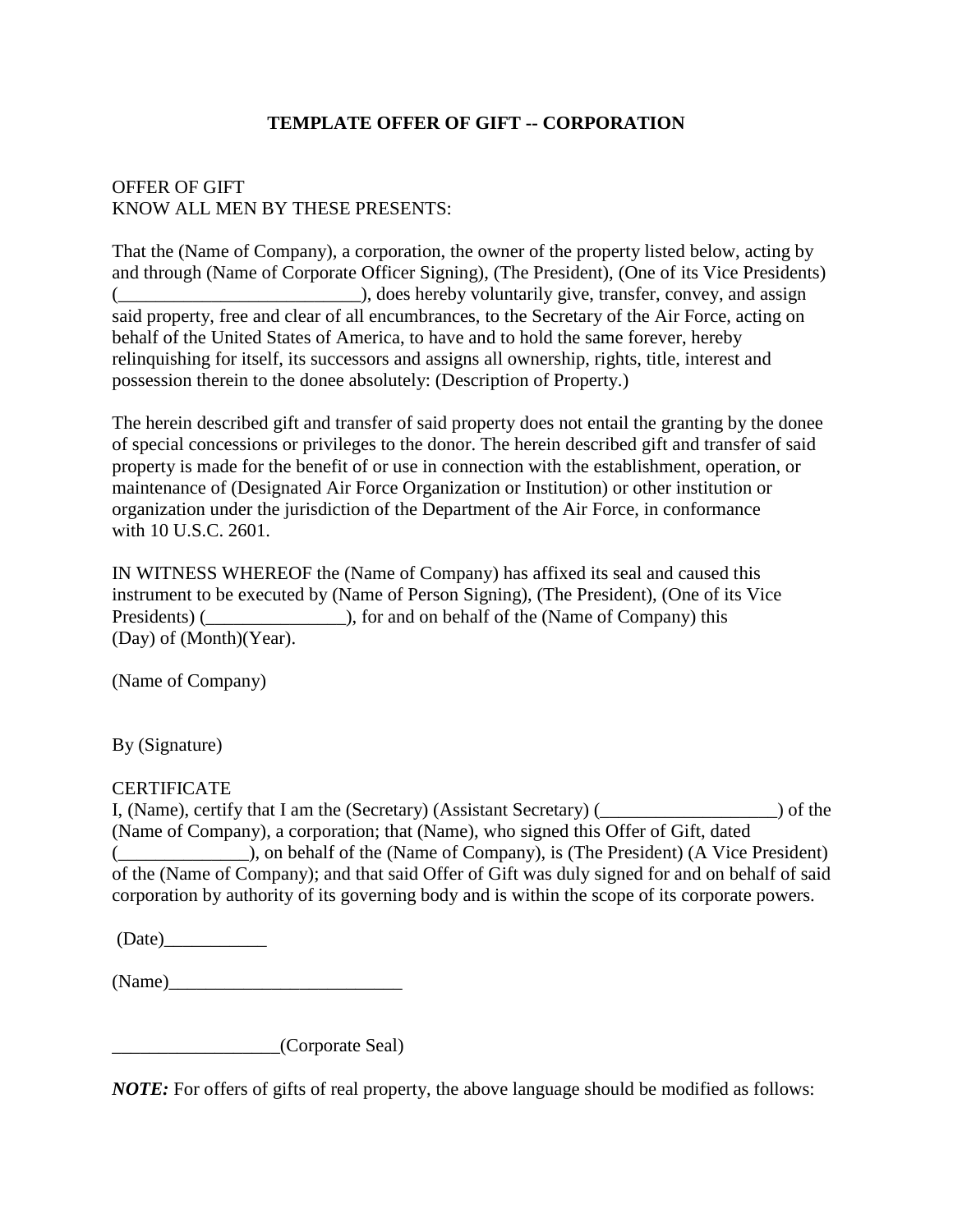In the first paragraph, after the word "voluntarily," add the words "offer to" and change the phrase "hereby relinquishing" to read "relinquishing upon such gift and conveyance." At the end of the first paragraph, add the following sentence: "Pursuant to this offer, I will deliver to the Department of the Air Force a deed transferring valid title to said property to the Secretary of the Air Force, acting on behalf of the United States of America." In the first line of both the second and third paragraphs, change the phrase "The herein described gift and transfer of said property . . ." to read, "The gift and conveyance of said property offered herein . . ." If the gift of real estate is under a different statute, cite that statute instead of 10 U.S.C. 2601.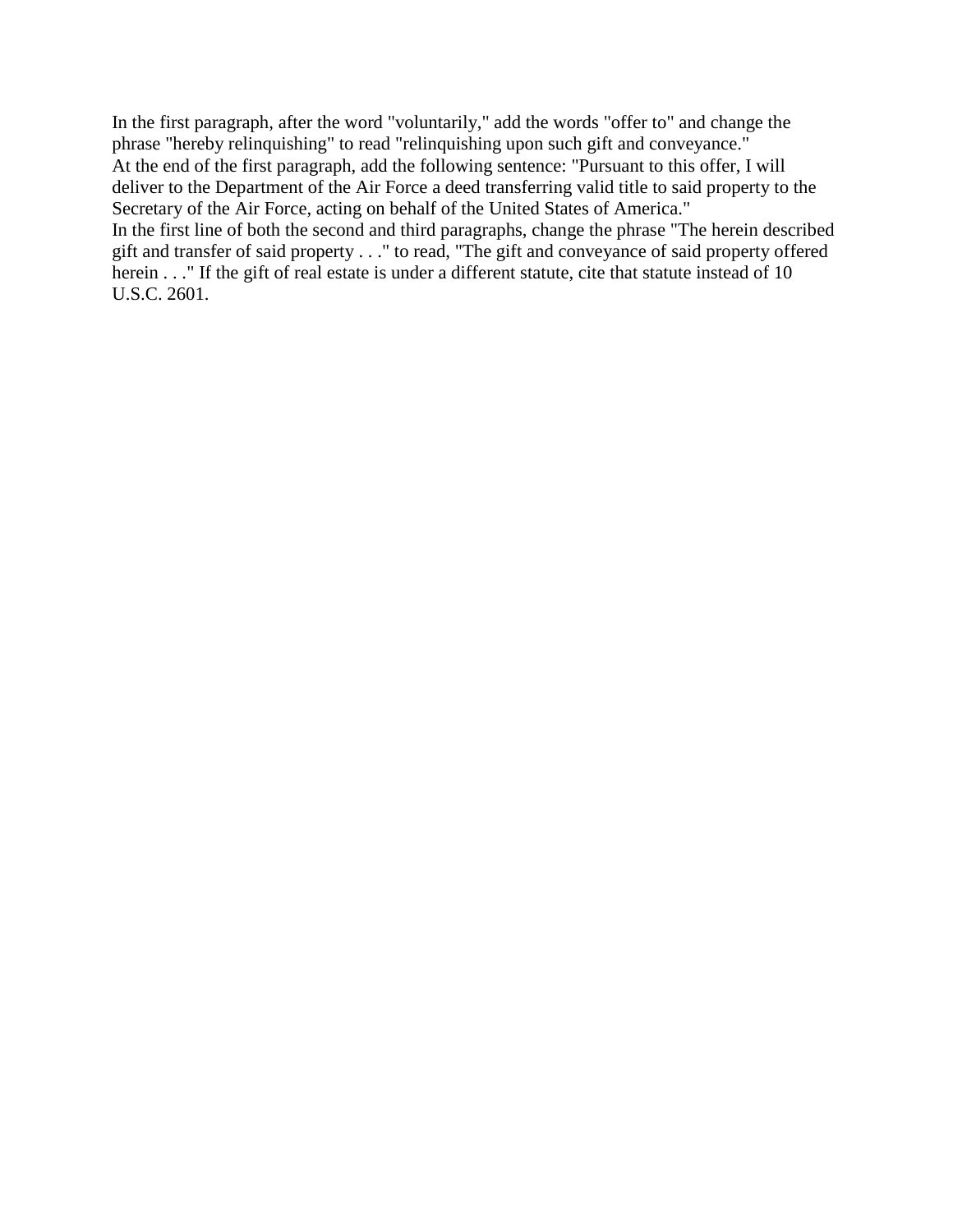### **Attachment 3**

### **SAMPLE OFFER OF GIFT -- INDIVIDUAL**

### KNOW ALL MEN BY THESE PRESENTS:

That I, **(Name)**, the owner of the property listed below, do hereby voluntarily give, transfer, convey, and assign said property, free and clear of all encumbrances, to the Secretary of the Air Force, acting on behalf of the United States of America, to have and to hold the same forever, hereby relinquishing for myself, my executors, administrators, heirs and assigns all ownership, rights, title, interest and possession therein to the donee absolutely:

#### **(Description of Property)**.

The herein described gift and transfer of said property does not entail the granting by the donee of special concessions or privileges to me or my executors, administrators, heirs and assigns. The herein described gift and transfer of said property is made for the benefit of, or use in connection with, the establishment, operation, or maintenance of the **(Designated Air Force Organization or Institution)** or other institution or organization under the jurisdiction of the Department of the Air Force, in conformance with 10 U.S.C. 2601.

**(Signature)\_\_\_\_\_\_\_\_\_\_\_\_\_\_\_\_\_\_\_\_\_\_\_\_(Seal) (Dated)\_\_\_\_\_\_\_\_\_\_\_\_\_\_\_\_\_**

**WITNESS: (Signature)\_\_\_\_\_\_\_\_\_\_\_\_\_\_\_\_\_\_\_\_\_\_\_\_**

*NOTE:* See the note in **Attachment 2**.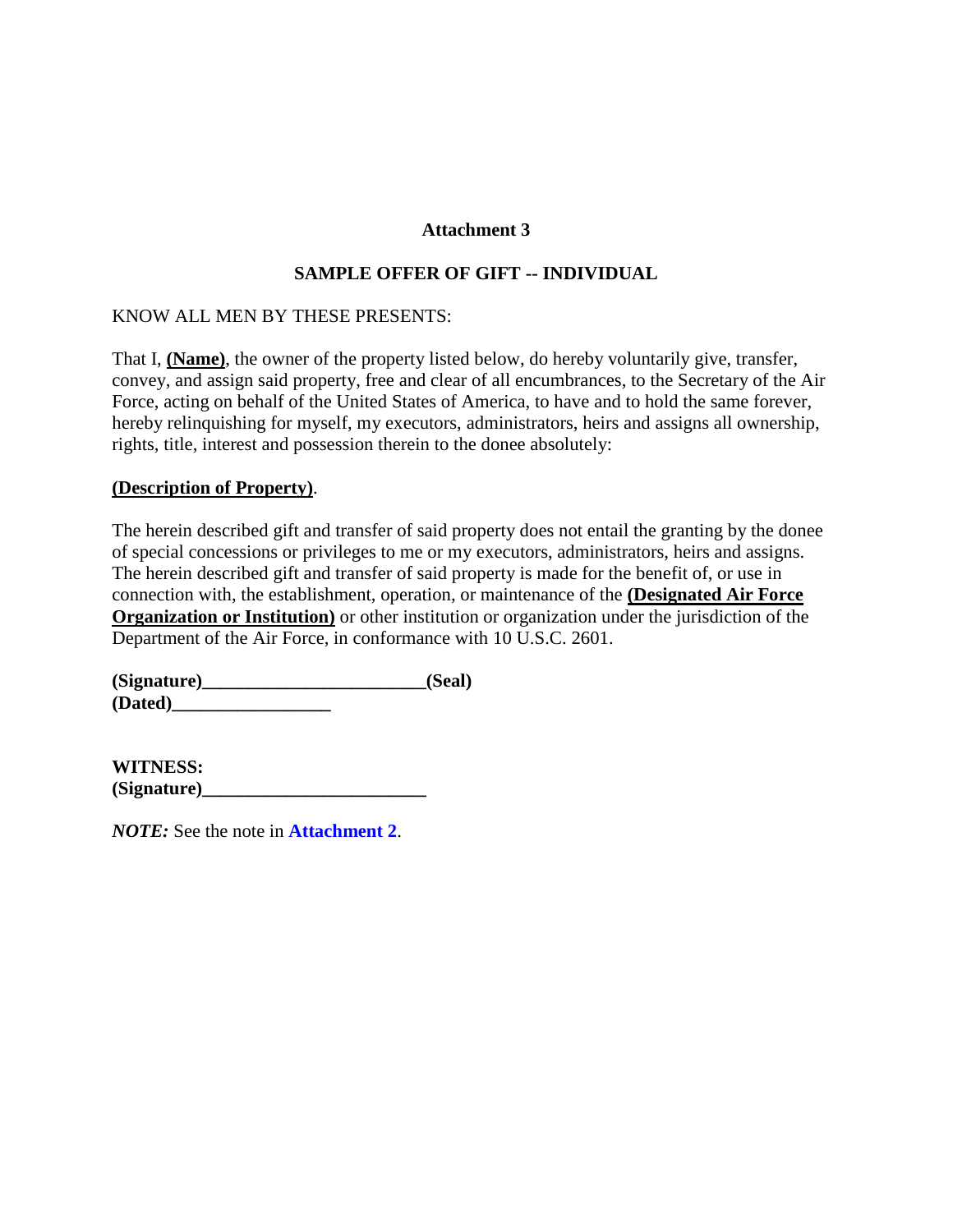### **Attachment 4**

### **SAMPLE LETTER OF ACCEPTANCE OF GIFT -- PERSONAL PROPERTY**

(Date)

Dear (Donor):

I have received your "Offer of Gift," dated \_\_\_\_\_\_\_\_\_\_\_\_\_, by which you, on behalf of the (Name of Company), transferred (Description of Property) to the United States of America as a gift. By authority of the Secretary of the Air Force, I accept with pleasure your gift of the (Property), pursuant to 10 U.S.C. 2601.

Thank you for your kindness and generosity.

Sincerely yours

*NOTE*: If the donor is an individual, omit the words "on behalf of the (name of company)." Change the second paragraph as appropriate, if the offer is submitted to the Office of the Secretary to accept or reject the gift.

This letter should ordinarily:

- (1) Acknowledge receipt of the offer of gift.
- (2) Describe the property briefly but completely enough to make the gift readily identifiable.
- (3) Actually accept the gift. (Advise where the donor may send the gift, when appropriate.)
- (4) State that the gift is accepted under 10 U.S.C. 2601.
- (5) Express sincere appreciation for the gift.
- (6) Be signed.